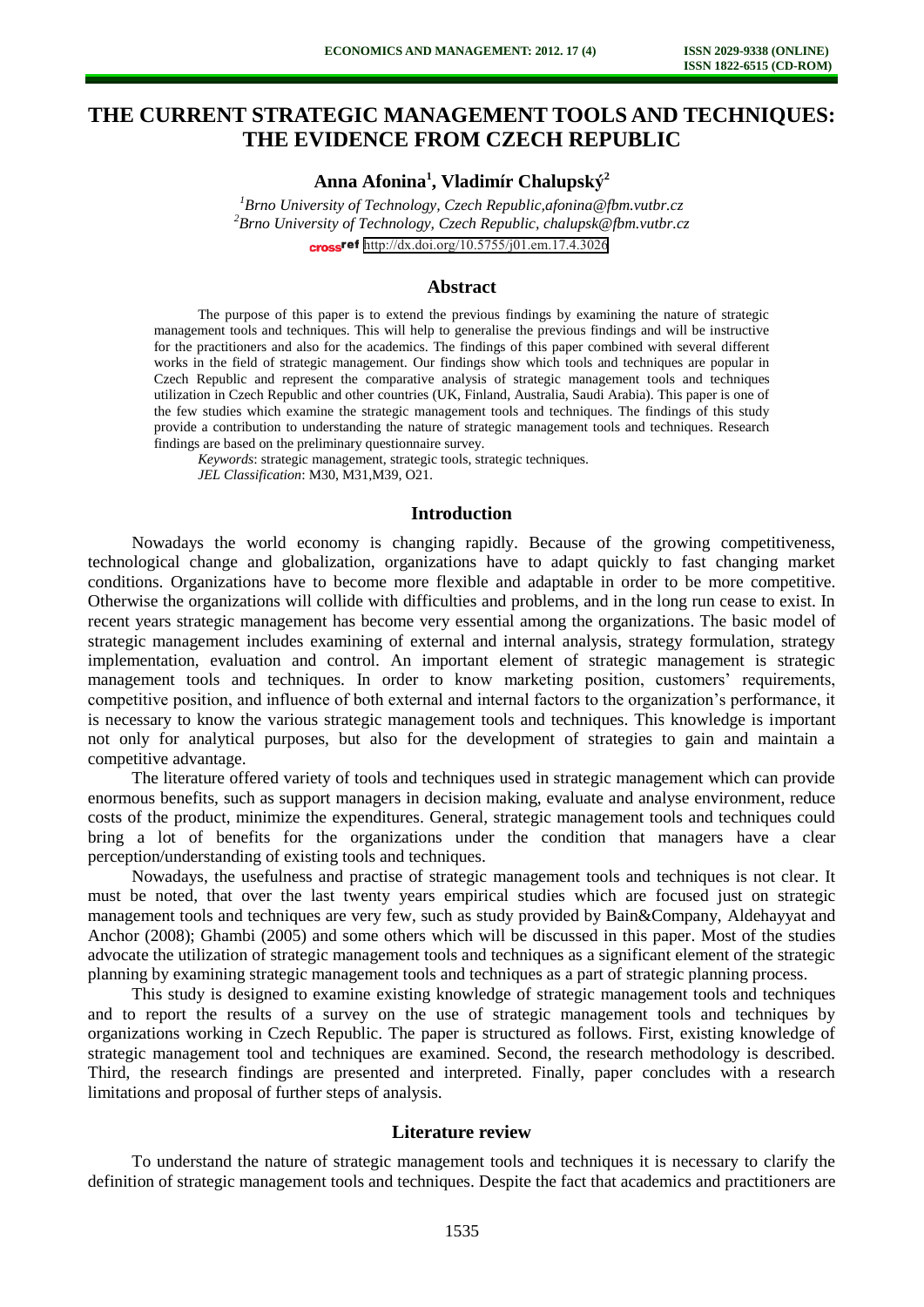increasing interest in strategic management tools and techniques, there is no clear definition of strategic management tools and techniques. Academics are offering the next definitions:

| <b>Source</b>              | <b>Definition</b>                                                                 |
|----------------------------|-----------------------------------------------------------------------------------|
| Rigby (2001, 2005)         | "Management tool when we use this term we include a variety of concepts,          |
|                            | processes, exercises, and analytical frameworks"                                  |
| Knott (2006)               | "The term "strategy tool" is used to encompass the full range of concepts, ideas, |
|                            | techniques and approaches that structure or influence of the strategic thinking,  |
|                            | strategic decision-making and strategy implementation activity."                  |
|                            | "strategy tools act as a guide to thinking and a starting point for structuring   |
|                            | strategic management activity"                                                    |
| Gunn and Williams (2007)   | "strategic tools used to describe methods of simplifying and representing a       |
|                            | complex situation. The authors use the term "tool" to encompass any systematic    |
|                            | approach or technique that the strategist has employed to further inform their    |
|                            | strategic decision-making".                                                       |
| Stenfors and Tanner (2007) | 'Strategy tools are a heterogeneous group of products designed to support         |
|                            | organizations in dealing with the complex demands of competitive markets and the  |
|                            | quest to create and maintain strategic advantage'                                 |

**Table 1.** Definitions of strategic management tools and techniques

An analysis of the definitions presented in Table 1 suggests that strategic management tools and techniques are:

- (a) various techniques, approaches, methods, tools and concepts;
- (b) supporting strategic decision-making;
- (c) simplifying and representing a complex situation.

In addition point it is useful to note that some of the studies present a linkage between strategic management tools and techniques and strategic management process (Webster et al., 1989; Clark, 1997; Frost, 2003). It means that we can highlight one more feature of strategic management tools and techniques:

(d) supporting different phases of strategic management process.

Thereby, according to the mentioned above features we can formulate the next definition:

Strategic management tools and techniques (hereinafter SMTT) are a different tools which support managers in all phases of strategic management - from the strategic analysis phase, through the strategic choice to implementation. The objectives of the tools are different. For instance some of the tools and techniques are helping managers to view the business portfolios of the company, another tools are analysing market situation and predicting the future development of the company. The potential contribution of strategic management tools and techniques should not be underestimated. The importance of strategic management tools and techniques has been mentioned by a number of authors. For instance, Frost (2003) mention that tools and techniques helping managers to "increase awareness, reduce the risk involved in making decision, and provide a framework for evaluating the relative importance of different business portfolios". Knott (2006) believes that a role of strategic management tools and techniques as "a guide to thinking and a starting point for structuring strategic management activity". Stenfors et al. (2004) describe that "the function of strategy tools is to support knowledge creation by enhancing efficiency and/or creativity, to support interaction between individuals and groups". Tools and techniques serve a useful purpose in presenting information in different ways (Hussey, 1997).

*Academics have mentioned the next benefits of SMTT*:

- claim to solve practical problems; (Stenfors et al., 2004);
- provide diversity by creating points of views; (Stenfors et al., 2004);
- aid individual and communal communication; (Hussey,1997; Stenforse et al., 2004; Aldehayyat and Anchor, 2008);
- claim to support solving a wide range of strategic problems; (Stenfors et al., 2004);
- claim to be designed for executives to make decisions, analyze environment, understand relations, predict future, and find solutions to management problems; (Stenfors et al., 2004);
- serve a useful purpose in presenting information in different ways; (Hussey, 1997);
- reduce many pages of narrative plan to one or two of the diagrams which result from the use of some of the techniques; (Hussey, 1997);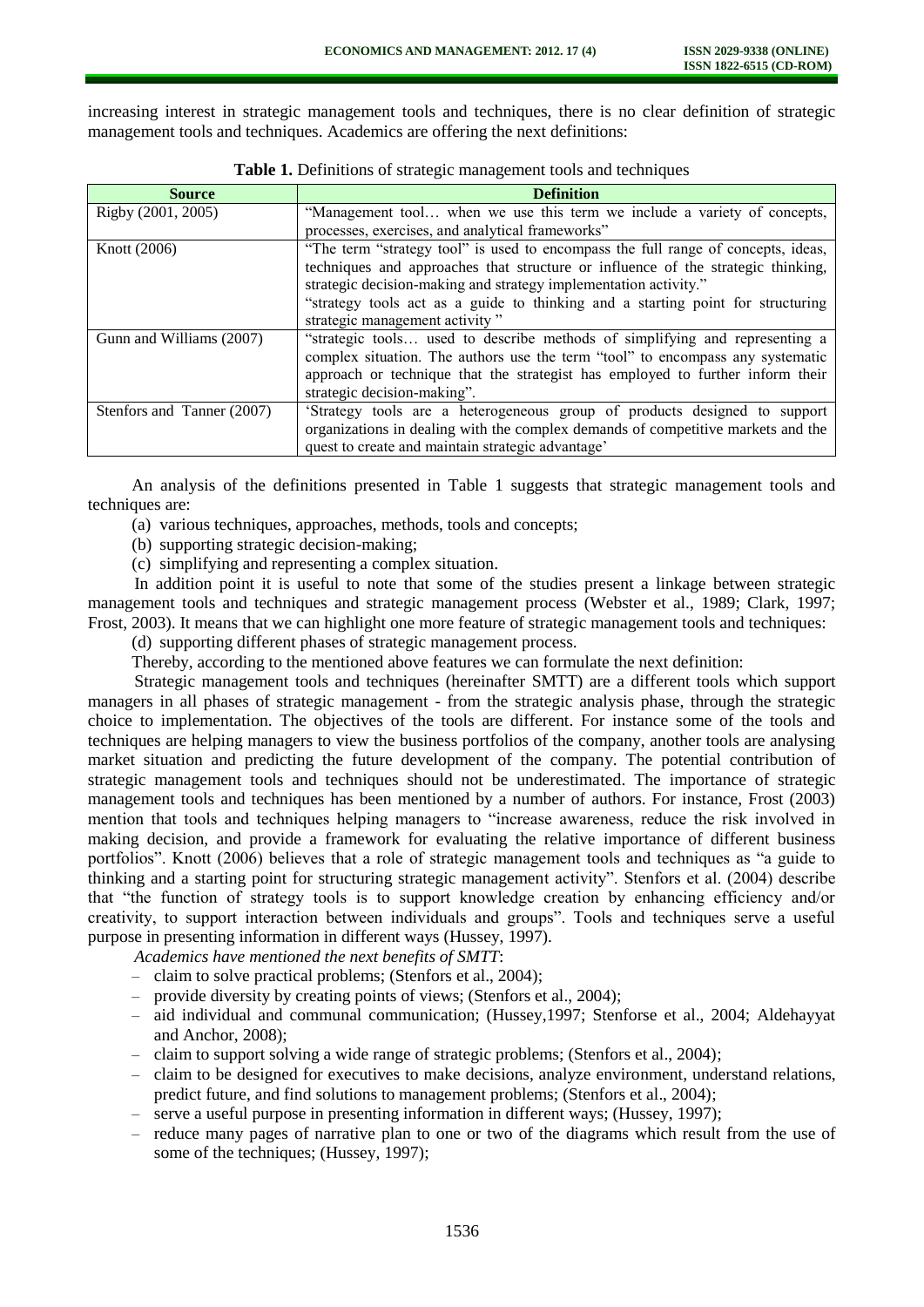- help to increase awareness, reduce the risk involved in making certain decisions; (Frost, 2003; Aldehayyat and Anchor, 2008);
- establish priorities in large complex companies; (Aldehayyat and Anchor, 2008);
- provide a framework for evaluating the relative importance of different business portfolios; (Aldehayyat and Anchor, 2008).

Over the last years in increasing frequency academics noted that there is a need for a wider understanding of the strategic management tools and techniques. For instance, Frost (2003) noted that there is a need to see which role are providing strategic management tools to the strategy development. The necessity of better understanding of strategic management tools and techniques were also mentioned by other academics, such as Clark (1997) and Hughes (2007). They noted that there are no definitive summaries of strategic management tools and techniques available in the literature and high level of unfamiliarity with the tools and techniques.

According to the literature review, it is important to note that the number of the strategic management tools and techniques is constantly expanding by new tools. Few researches have presented a useful list of strategic management tools and techniques. For instance, J. Prescott and J. Grant (1988) studied the utilization of twenty one techniques. The main characteristics of chosen techniques were highlighted with their advantages and limitations. The next wide list of strategic management tools and techniques has been presented by Hussey (1997). This glossary is just a brief description of the major techniques and can be helpful for a better conceptualization/ perception of strategic management tools and techniques. However, according to the recent studies manager's attitude to the strategic management tools and techniques are generally referred as fads: erupt on the scene, enjoy a period and then displaced (Miller and Hartwick, 2002). It means that managers do not making accent on SMTT, they utilized tools and techniques as a source of inspiration, to stimulate new ideas, rather than to perform analysis or make decisions (Knott, 2008).

To understand the nature of the strategic management tools and techniques and to help managers to make a right choice several authors, analyzing strategic management tools and techniques (Prescott and Grant, 1988, Webster et al., 1989, Clark, 1997, Knott, 2006, Vaitkevičius, 2006, Lisinski and Šaruckij, 2006) have presented the exemplary classification of strategic management tools and techniques, describing them as a "typology", "taxonomy" or "guide for managers". It should be noted that there is not universal classification of SMTT. For instance, Prescott J. and Grant J. (1988) estimated twenty-one techniques by 11 dimensions. This classification is one of the first ones. They selected such criteria as: time, required to implement technique; financial sources, required to conduct an analysis with given a techniques; managerial skills, which were classified to the five groups (technical, interpersonal, conceptual, diagnostic, and analytic); sources (persons, products, written materials, anything from which information can be obtain); availability ("off-the-shelf", "derived from analysis", and "customized"); timeliness; accuracy constraints; updating requirements; advantages and limitations.

The next taxonomy of strategic management tools and techniques were presented by Webster et al. (1989). They formed the list of 30 strategic planning tools based on nine features. This taxonomy provides managers with helpful theoretical information of strategic management tools and techniques utilizations. However, according to the author's opinion, this taxonomy has the next disadvantages: 1) does not reveal the nature and primary purpose of the tool; 2) does not determine the role of strategic management tools and techniques in the decision making process. The similar idea to classify SMTT based on the strategic management process was presented by Clark (1997). He used more detailed strategic management process, which allowed to find out some additional features of SMTT.

More recent classifications are better indicating the role of strategic management tools and techniques. For instance Knott (2006) classified tools to the next dimensions: type of thinking, inherent in the use of SMTT; the application activity; the output from the tools and techniques application. Vaitkevičius et al. (2006) analyzed tools according to the 16 different features. It was designed the model which will help organization executives and managers to choose those tools. The tools and techniques were classified according to: (a) the nature of the analyzed object and the need for the sources of analytical information; (b) the nature of information received; (c) the utilization costs and required resources; and (d) the knowledge and complex technologies receptivity. Vaitkevičius (2006) took into consideration the criticism and limitations of the earliest studies and revealed the role of strategic management tools and techniques in decision making process. Also this taxonomy offers the opportunity to the researches and practitioners to compare particular tool according to the sixteen features. Lisinski and Šaruckij (2006) classified 28 methods of strategic planning tools and techniques according to the three areas: the scope of method utility (including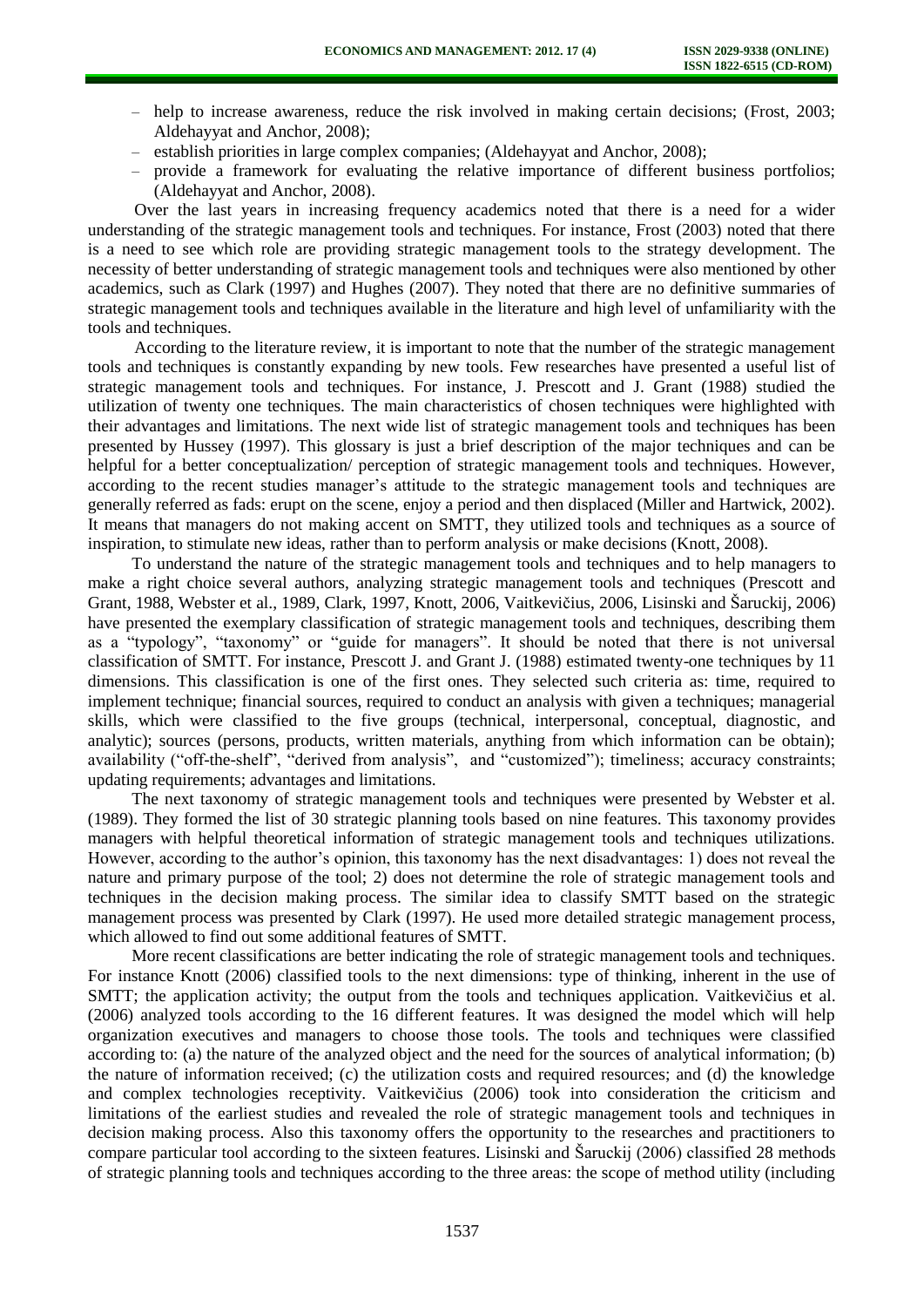the next criteria: aim of use SMTT, area of use a SMTT, and level of outcome); the way of conducting analysis (approach to the problem, level of data quantification, schematization level, type of information); and the last area is the conditions of using methods (required level of organizational preparation, qualification level, responsible method application, organizational form of method application).

Summing up, these mentioned above classifications presented a guide for practitioners to make an educated choice of strategic management tools and techniques. The comparison between the above mentioned classifications are difficult because of the different dimensions, methodologies, time issues and also different sets of tools and techniques. However it can be argued that the classification in the recently studies were more sophisticated than in the early studies, because academics integrated strategic management tools and techniques with decision making process.

Nevertheless, we can mention some similarities. The early studies have been classified strategic management tools and techniques on the basis of strategic management process. For instance both Webster et al. (1989) and Clark (1997) demonstrate the linkage between strategic management process and utilization of strategic management tools and techniques. But these taxonomies do not bring out the main idea of strategic management tools and techniques: How are they supporting strategic decision making process? But as to what recent studies, they focus more on the specific features related to the strategic management tools and techniques and reflect the role to the strategic decision making process.

Nowadays, in the conditions of the environmental turbulence, market globalization managers more and more focus their attention to the utilization of different tools and techniques. Organization should understand that manager's perception/ understanding of SMTT is very important. As was mentioned by Hussey (1997) ..techniques do not make a strategy: this is the role of managers".

Over the last years academics highlighted manager's use of management tools and techniques in different countries by reporting their results of tools and techniques utilization by organization. As was mentioned before it is important to note that the most of the empirical studies reporting tools utilization as a part of a major research of strategic planning (Miles et al., 1997; Glaister and Falshaw, 1999; Stonehouse and Pemberton, 2002; Fuentes et al., 2003, Elbanna, 2007) and just few studies concentrated just on strategic management tools utilization (Ghambi, 2005; Gunn and Williams, 2007; Aldehayyat and Anchor, 2008; Rigby and Bilodeau; 2011). For example Miles et al. (1997) concentrated just on seven strategic planning techniques mentioned in agricultural sector. They compared utilization of these techniques with different sectors and established that industry is one of the important features of SMTT also. Fuentes et al. (2003) analyzed the linkage between strategic analysis and ISO implementation. He demonstrate that quality assurance system implementation conduces the utilization of strategic techniques.

One of the most recent surveys conducted by Aldehayyat and Anchor (2008) investigates the awareness and use of strategic planning tools and techniques by Jordanian public organizations. They found that the most used tools and techniques are financial analysis, PEST or STEP analysis, Porter's 5 forces analysis, and analysis of critical success factors. Their work is based on 72 organizations. Aldehayyat and Anchor (2008) examine the utilization of 15 strategic management tools and techniques. They include those tools and techniques according to the high popularity of utilization by organizations in different countries. In the case of small and medium sized enterprises Stonehouse and Pemberton (2002) reported striking results that STEP analysis, Porter's five forces, value chain analysis and portfolio analyses are seldom used. Ghambi (2005) finds that 10% of Saudi Arabian organizations are using tools and techniques regularly. These techniques are: critical success factors, benchmarking, what-if analysis. Elbanna (2007) examines the utilization of strategic management tools and techniques as a part of strategic planning process. He found the interesting results that "traditional tools" such as Porter's 5 forces, BCG matrix, value chain analysis, experience curve analysis, General Electric matrix and Delphi technique utilized by organization in small cases. Rigby and Bilodeau (2011) study the utilization of 25 management tools and reveal that the utilization of strategic management tools and techniques play a relatively important role in the organizational process. However they note that in the fast changing economic conditions organization is cutting down their expenditure, including expenditure to management tools.

An analysis of the mentioned studies, let us to suggest that academics were included tools and techniques according to the two key characteristics. First one, according to advantages and disadvantages of each technique; and the second one, according to the most commonly identified tools and techniques in the literature or high popularity of utilization by organizations in different countries. Also it can be argued, that majority of the tools and techniques which academics reported in their studies can be associated with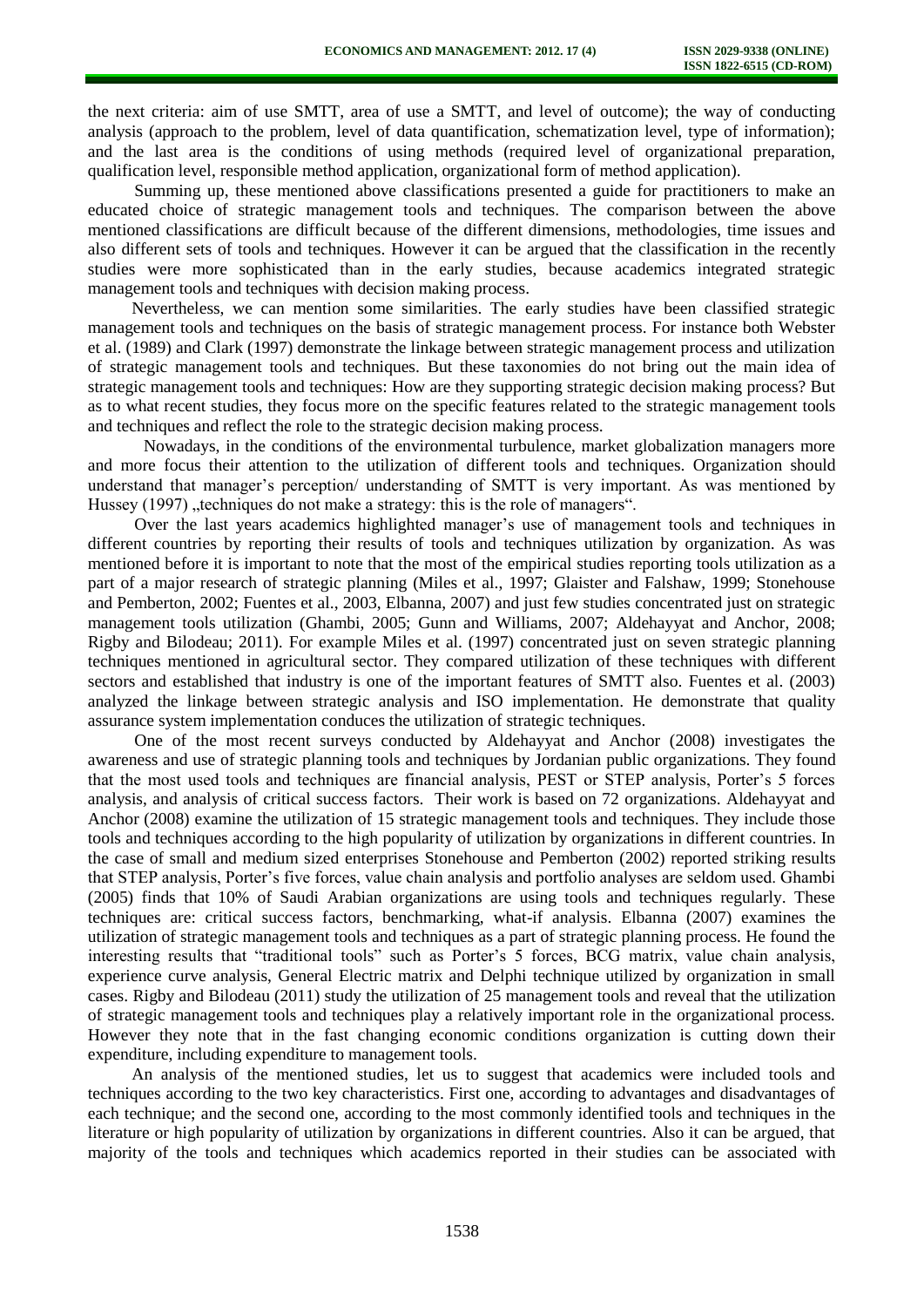"traditional'' management tools and techniques. It means that practitioners prefer to utilize more simple tools and techniques than sophisticated.

Summing up, different studies in the field of strategic management tools and techniques present a mixed picture of tools utilization by managers in different countries. One the one hand, utilization of strategic management tools and technique can bring a company's success. On the other hand the incorrect choice and utilization of tools and techniques can lead managers to the wrong decision. In general, the existed survey results of strategic management tools and techniques utilization have indicated that managers prefer to use "holistic" tools and techniques. This paper contributes to deeper understanding of how managers utilize strategic management tools and techniques in Czech Republic. It will help

- 1) to find the differences and similarities in tools utilizations by comparison with other countries;
- 2) to investigate which of the tools and techniques are popular in Czech Republic;
- 3) to define managers knowledge of strategic management tools and techniques.

## **Methodology**

The research helps to get knowledge about strategic management tools and techniques utilization in Czech Republic and to make a general outline. The research took place in 2010 – 2011. Data were collected through the web- form questionnaire. The group of respondents is relatively homogeneous – there are top and middle level managers with clear focus on the strategic management problems/ challenges.

The on–line survey was distributed to the organizations in Czech Republic. Our preliminary empirical study consists of 74 completed answers. The choice of strategic management tools and techniques was based on the literature in that field (Clark, 1997; Hussey, 1997; Frost, 2003; Gunn and Williams, 2007; Rigby, 2007; Aldehayyat and Anchor, 2008). The objective of our survey was to provide a fresh look to the strategic management tools and techniques. The comparative analysis of strategic management tools and techniques utilization presents the current tendency in different countries.

Moreover the size of organization had been investigated. According to the EU commission recommendation for Czech Republic it was used the next classification:

- very small business (0-9)
- small business (10-99)
- medium-sized (100-249)
- large organization (250 and more) [\(www.czso.cz\)](http://www.czso.cz/)

### **Discussion/Research findings**

The respondents were asked to indicate the strategic management tools and techniques which they utilized. The selection was based on the list of 31 strategic management tools and techniques. In the Figure 1 was observed that 15 strategic management tools and techniques were used by over 50% of organizations, namely: SWOT analysis, customer satisfaction analysis, price analysis, analysis of views and employee attitudes, cost-benefit analysis, analysis of customers complaints, analysis of customers' opinions and attitudes, Porter's five forces, PEST analysis, level of service analysis, market segmentation, market – share analysis, customer profitability analysis and benchmarking.

From Figure 1 we can observe that one of the most popular strategic management tools and techniques is SWOT analysis. The same findings were found in UK organizations (Gunn and Williams, 2007), Australian organizations (Frost, 2003) and Finland organizations (Stenfors and Tanner, 2007).This popularity is not surprising because SWOT analysis is considered as one of the most visible methods to assess internal and external factors.

In addition, SWOT analysis ranked relatively highly can be associated with simple utilization; managers can plan the alignment of a firm's resources with its environment; this tool is summarized in a highly visual communication of key learning that is easy to digest and use. Finally, the SWOT analysis is popular because it is realizable, you can clearly look at your SWOT diagram and see where you can take action to defend your weak areas, use your strengths and opportunities as advantage. This tool holds the highest rank, based on the frequency of use by practitioners and researches.

The next positions in this ranking hold price analysis and customer satisfaction analysis. Price analysis is a set of the methods for determining price without examining the details of the cost or profit included in the price (Murphy, J., E., 2009). The use of customer satisfaction analysis can support the organizations to determine satisfaction, dissatisfaction and loyalty not just of the products and services but also of the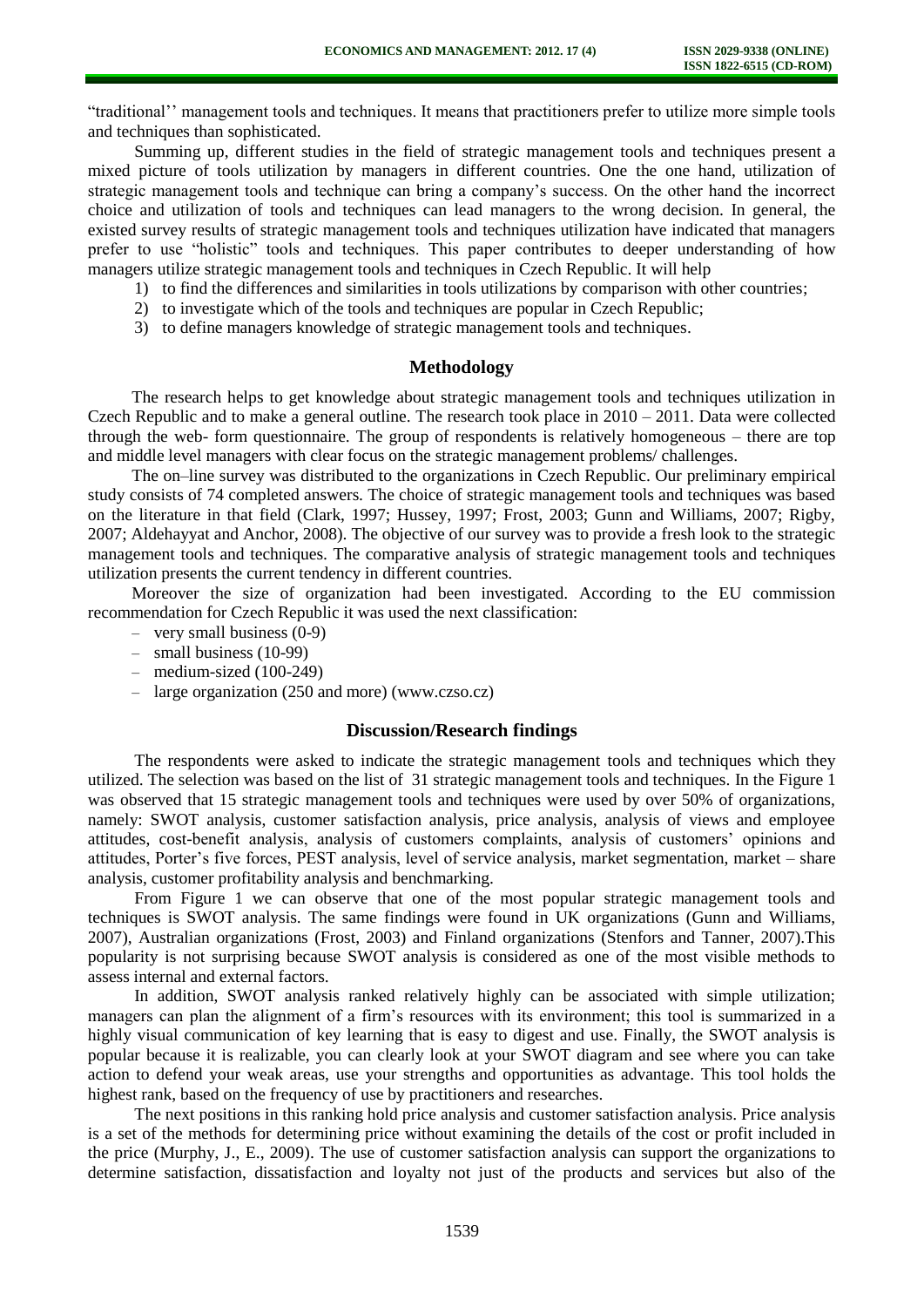organization. Customer satisfaction is defined as "the number of customers or percentage of total customers, whose reported experience with a firm, its products, or its services (ratings) exceeds specified satisfaction goal"(Farris et al., 2010).

For example, 54% of organizations utilize benchmarking. This result is consistent with the study of Gun and Williams (2007), they also found the same in UK organizations (60 %). However this result differs from Ghambi (2005) study. He found that this tool took the first position on the top utilized management tools by Saudi Arabian organizations (81%).

Rigby and Bilodeau (2011) found that after the great recession in 2007-2009 one of the important priorities for the executives over the next three years is the customer satisfaction. Supporting this results our findings demonstrate that four tools from the list of the top 10 tools by usage are focused on the examination of the customer: customer satisfaction analysis; analysis of customer complaints; analysis of customer's opinions and attitudes; market segmentation based on customer needs and wishes. It can be argued that for the organizations in Czech Republic one of the important priorities is the customer satisfaction.



**Figure 1.** Utilization of strategic management tools and techniques in Czech Republic (%)

The research findings shows relatively less focus on the utilization of analysis of relative profitability, customer purchase plan analysis, portfolio analysis, win loss analysis, customer value analysis, analysis of advertising effectiveness, product life-cycle analysis, new product acceptance analysis, balanced scorecard, strategic gap analysis. For instance, we found that 41% respondent's indicate that they are utilizing portfolio analysis. The same result was found in Saudi Arabian organizations (Ghambi, 2005). Gunn and Williams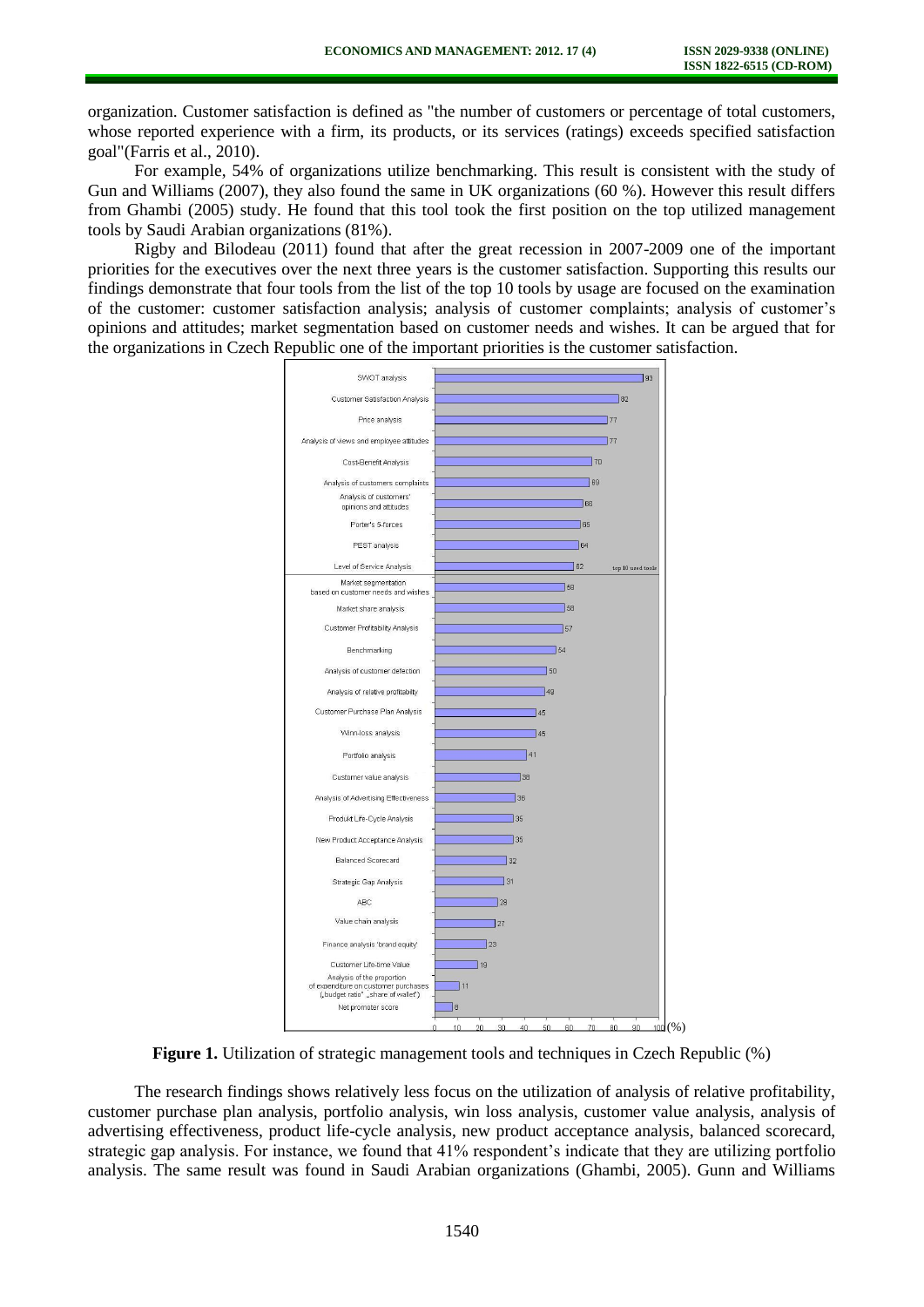(2007) in their study described this technique as "academically learnt tool". They found that this technique is applied by less than 15% of UK organizations.

In addition Figure 1 reveals that large number of respondents does not utilize the next strategic management tools and techniques: value chain analysis, finance analysis 'brand equity', customer life-time value, 'budget ratio' 'share of wallet', and net promoter score. This is not surprising as this is a relatively new techniques comparing to other listed tools. For instance value chain analysis is a tool helping managers to identify the activities, which has a competitive advantage potential. This technique is applied in limited use by UK organizations (Gunn and Williams, 2007) and Saudi organizations (Ghambi, 2005).

The least used tool is net promoter score. This is a relatively new technique. Organizations are using that technique to evaluate the loyalty of customer relationships. That technique is an alternative of traditional customer satisfaction research.

Despite the fact that in studies was used different list of strategic management tools and techniques we found some similarities between tools utilization in mentioned countries. For instance, the most popular tool among organization in Czech Republic, Finland, Australia and UK organizations is SWOT analysis except Saudi Arabia, where benchmarking is most used. The preferences according to the product life-cycle analysis utilization are different in mentioned countries (Czech Republic 35%; Finland 15%; Saudi Arabia 59%; UK 23% from the sample of respondents).

Additional analysis has also been made in relation to the strategic management tools and techniques and the size of organization. Organizations were classified by size, dependent on the number of employees, as was mentioned before we classified them as very small business (0-9), small business (10-99), mediumsized (100-249), large organization (250 and more).

|                                    | <b>Utilization</b> | <b>Organization size</b> |                 |                 |                 |
|------------------------------------|--------------------|--------------------------|-----------------|-----------------|-----------------|
| <b>Techniques/tools</b>            |                    | Very small (%)           | Small $(\% )$   | Medium $(\%)$   | Large $(\% )$   |
| Swot analysis                      | Used               | 100                      | 87              | 80              | 96              |
|                                    | not used           | $\overline{0}$           | 13              | 20              | $\overline{4}$  |
| Customer satisfaction analysis     | Used               | 93                       | 69              | 80              | 88              |
|                                    | not used           | 7                        | 31              | 20              | 12              |
| Price analysis                     | Used               | 60                       | 69              | 70              | 92              |
|                                    | not used           | 40                       | 31              | 30              | 8               |
| Analysis of views and employee     | Used               | 67                       | 69              | 70              | 85              |
| attitudes                          | not used           | 33                       | 31              | 30              | 15              |
| Cost-benefit analysis              | Used               | 73                       | 56              | 50              | 85              |
|                                    | not used           | 27                       | 44              | 50              | 15              |
| Analysis of customer complaints    | Used               | 73                       | 69              | 60              | 65              |
|                                    | not used           | 27                       | 31              | 40              | 35              |
| Analysis of customers opinions and | Used               | 73                       | 44              | 50              | 81              |
| attitudes                          | not used           | 27                       | 56              | 50              | 19              |
| Porter's 5 forces                  | Used               | 93                       | 62              | 30              | 69              |
|                                    | not used           | $\overline{7}$           | 38              | 70              | 31              |
| PEST analysis                      | Used               | 80                       | 50              | 50              | 73              |
|                                    | not used           | 20                       | 50              | 50              | 27              |
| Level of service analysis          | Used               | 80                       | 62              | 60              | 50              |
|                                    | not used           | 20                       | 38              | 40              | 50              |
| Market segmentation based on       | Used               | 53                       | 63              | 20              | 69              |
| customer needs and wishes          | not used           | 47                       | $\overline{37}$ | 80              | 31              |
| Market share analysis              | Used               | $\overline{33}$          | $\overline{63}$ | $\overline{30}$ | $\overline{85}$ |
|                                    | not used           | 67                       | 37              | 70              | 15              |
| Customer profitability analysis    | Used               | 33                       | 50              | 50              | 73              |
|                                    | not used           | 67                       | 50              | 50              | 27              |
| Benchmarking                       | Used               | 20                       | 38              | 60              | 77              |
|                                    | not used           | 80                       | 62              | 40              | 23              |
| Analysis of customer defection     | Used               | 66                       | 37              | 30              | 58              |
|                                    | not used           | 34                       | 63              | 70              | 42              |

**Table 2.** Tools/techniques utilization by Size of organization in Czech Republic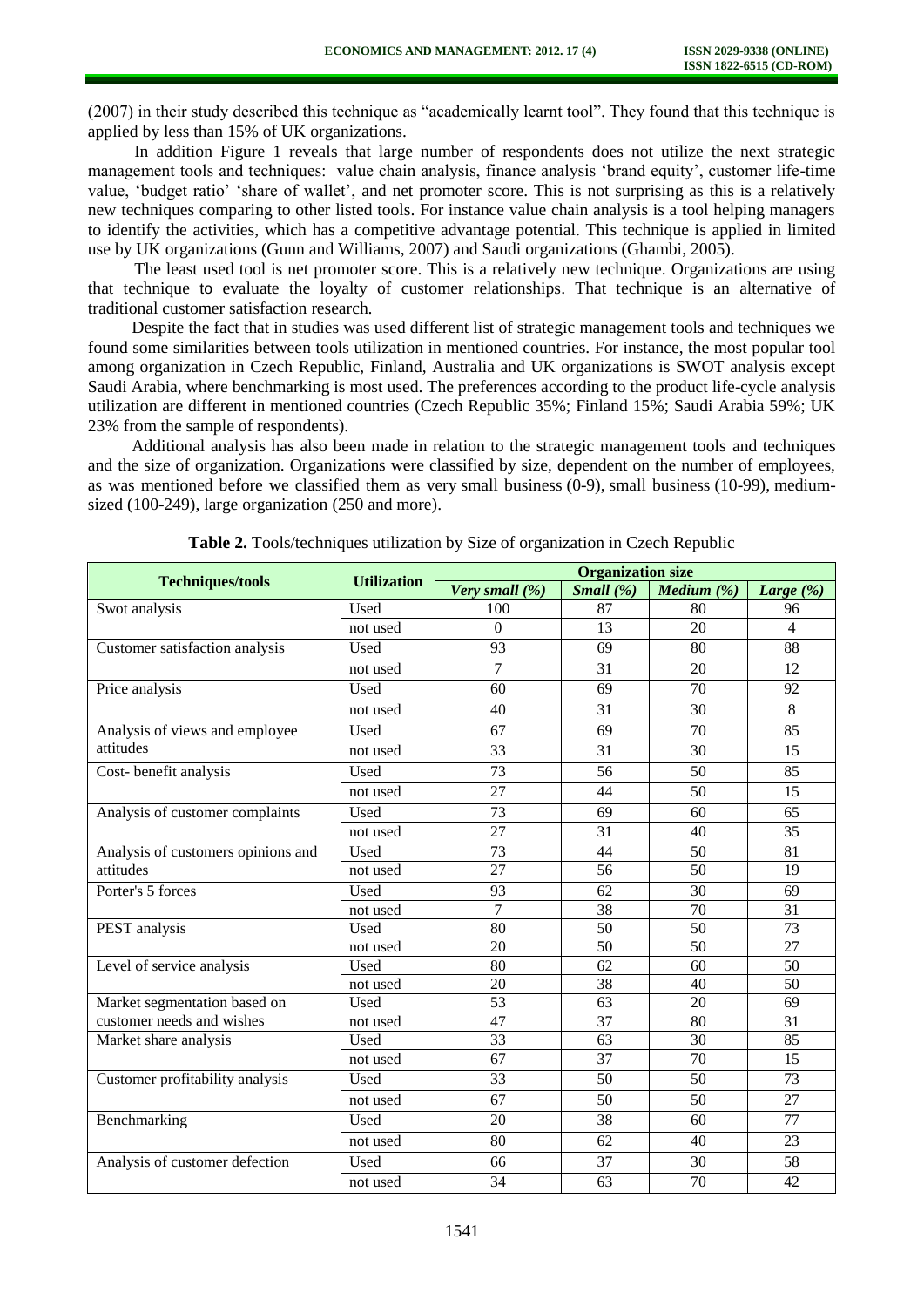As might be expected, the size of organization seems to have a relationship with the strategic management tools and techniques utilization. Table 2 shows the current utilization by organizations according to the size of organization and particular tool. The research findings indicate the differences in tools and techniques utilization by very small, small, middle and large organizations. The current use of strategic management tools and techniques by large organizations is more frequent than in middle, small and very small organizations. It can be associated with the fact, that utilization of strategic management tools and techniques requires not only a high level of expenditures but it also relies on many activities and use of specialized staff.

Also respondents were asked to indicate the awareness of tools and techniques which they are apply. Figure 2 shows the utilization and awareness of strategic management tools and techniques.



**Figure 2.** Awareness of strategic management tools and techniques which manager's utilize in Czech Republic (%)

As illustrated in Figure 2, only two tools stand out in terms of manager's detailed knowledge, namely:

- SWOT analysis (72%)
- PEST analysis (42%)

These tools reveal the analysis of internal and external environment. The reason that these tools are the most known tools can be associated with that, that these tools are a popular tools in the management workshops and short courses (can be easily understood by all participants).The group of tools such as SWOT analysis, PEST, Porter's 5 forces are usually associated in academia as a "traditional" tools with view of organizational development (international and external environment). Also these tools are in the top 10 tools utilized by managers in Czech organizations (this survey).

The tools and techniques which respondents were least aware of was net promoter score, followed by analysis of the proportion of expenditure on customer purchases '' budget ratio' 'share of wallet'. Manager's preferred to apply the tools which can be named as "holistic" strategic management tools and techniques. This can be explained by the fact that these tools are easy in use; low in cost and relatively simple, and there is a "tradition" in their utilization, supported by an extensive experience with their contribution for strategic management of companies.

An analysis of the Figure 2, let us to suggest, that managers in Czech organizations have just a "basic knowledge" of the tools and techniques which they are utilize. The research results show, that there is evident gap in the managers´ awareness and knowledge on strategic management tools and techniques. There are tools and techniques that are widely recognised and commonly used, but at the same time there is relatively extensive list of non-utilised tools and techniques.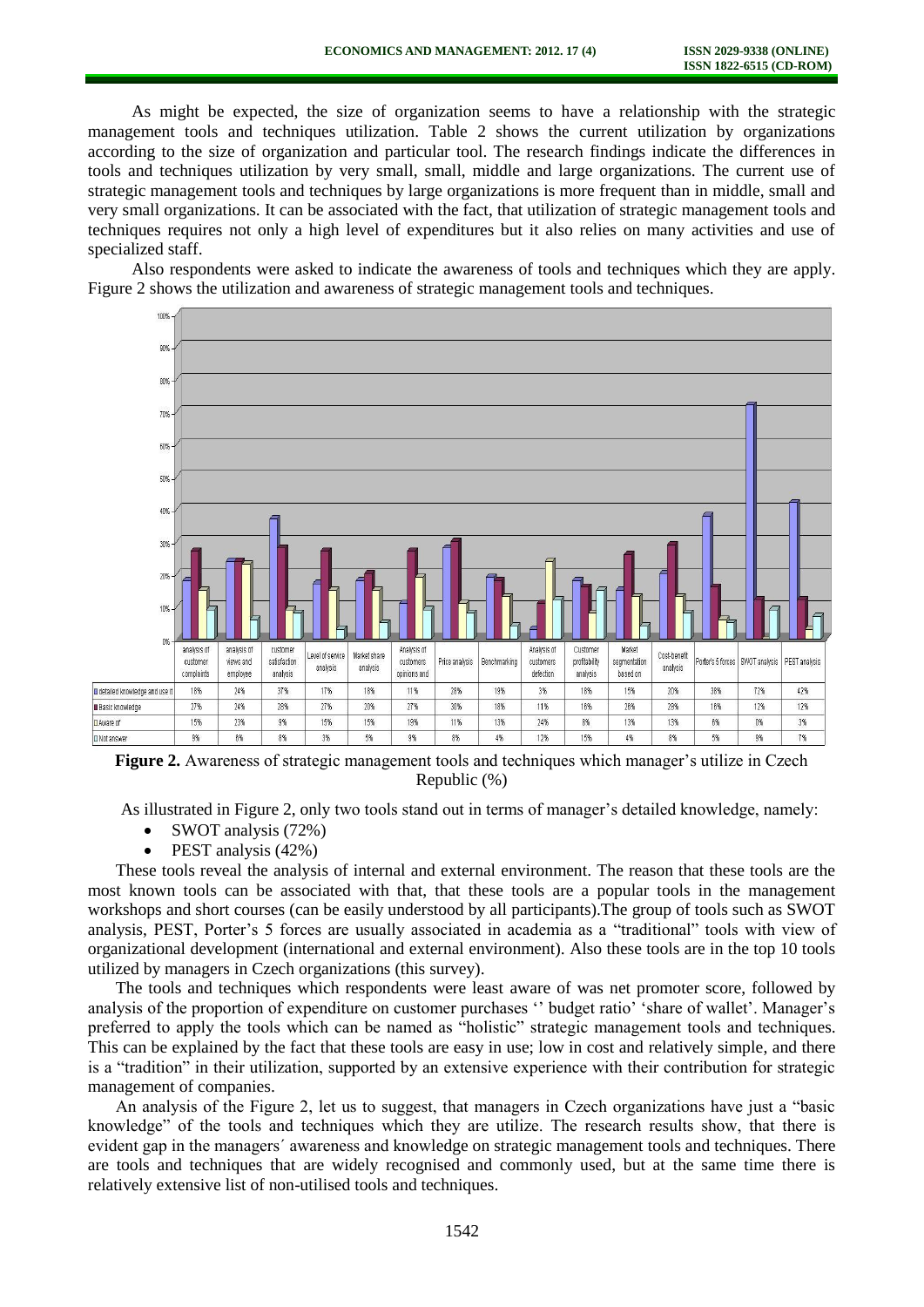Overall findings suggest that companies should understand that utilization of strategic management tools and techniques can achieve the best success results through the extension (building up) manager's knowledge about strategic management tools and techniques.

### **Conclusion**

Despite the fact that over the last years strategy scholars have started to give more attention to the strategic management tools and techniques, there is still a gap between the utilization of various tools and techniques and managers awareness of them. This paper has been made an attempt to expound the nature of strategic management tools and techniques through providing relevant information about existing studies: tools utilization and awareness.

The data from this study reflect the strategic management tools and techniques utilization in Czech Republic. In particular, SWOT analysis is the most applied strategic tool by organizations not just in Czech Republic, but also this tool is favourite among practitioners in UK, Australian and Finland. The most unknown tools and techniques from the list of 31 strategic management tools and techniques were Net promoter score (77 %), analysis of the proportion of expenditure on customer purchases 'budget ratio' 'share of wallet' (57%), and customer life-time value (53%). It was found some similarities in the findings of our research and previous studies in that field, which are focused just on strategic management tools and techniques utilization. There are several limitations of presented research:

- **–** The complexity of analysis the scope of strategic management tools and techniques, used in this research, is limited just to 31 tools and techniques. The selection is based on similar research and discussion on their knowledge and frequency of use available in the literature
- **–** The research outcomes are, at this moment, based on descriptive statistics. It would be beneficial to expand the research by considering more in-depth relationships between various aspects explaining not only frequency of utilisation and the level of knowledge of SMTT, but also rationale behind this (verify potential relationships between size, legal form, structure of ownership or formal education /experience of managers of the organization and SMTT utilization),

The research findings indicate also that three of the tools namely as customer satisfaction analysis, analysis of customers complaints and analysis of customers opinions and attitudes from the top 10 used tools by managers in Czech republic reflect the interest in customer satisfaction by these companies. The results are comparable with already published research – the international aspects of this comparison has been briefly mentioned above.

In order to reduce the indeterminacy related to the implementation of strategic management tools and techniques and to support managers to purposefully choose the tools for satisfaction their needs and identification the specific situation of the organization, it is necessary to continue more in-depth analysis. And as a result it will help to discover the level of strategic management tools and techniques utilization influence on the organizational performance.

### **References**

- 1. Aldehayyat, J., Anchor, J. (2008). Strategic planning tools and techniques in Jordan: awareness and use. Strategic Change Journal, 17, 282-293.
- 2. Clark, D. (1997). Strategic management tool usage: a comparative study. Strategic Change Journal, 6, 417-427.
- 3. Elbanna, S. (2007). The nature and practice of strategic planning in Egypt. Strategic Change, 16, 227-243.
- 4. Farris, P., Bendle, N., Pfeifer, P., Reibstein, D. (2010). Marketing Metrics: The Definitive Guide to Measuring Marketing Performance. Pearson Prentice Hall.
- 5. Frost, F. (2003). The use of strategic tools by small and medium-sized enterprises: an Australasian study. Strategic Change. Jan-Feb., 49-62.
- 6. Fuentes, C., Benavent, F., Moreno, M., Cruz, T., Pardo del Val, M. (2003). ISO 9000-based quality assurance approaches and their relationship with strategic analysis. International Journal of Quality  $\&$  Reliability Management, 20, No 6, 664-690.
- 7. Ghambi, S. (2005). The Used of Strategic Planning Tools and Techniques in Saudi Arabia: An Empirical study. International Journal of Management, 22, No. 3, 376-395.
- 8. Glaister, K., Falshaw, J. (1999). Strategic planning: Still Going Strong? Long Range Planning, 32, No. 1, 107-116.
- 9. Gunn, R., Williams, W. (2007). Strategic tools: an empirical investigation into strategy in practice in the UK. Strategic Change Journal, 16, 201-216.